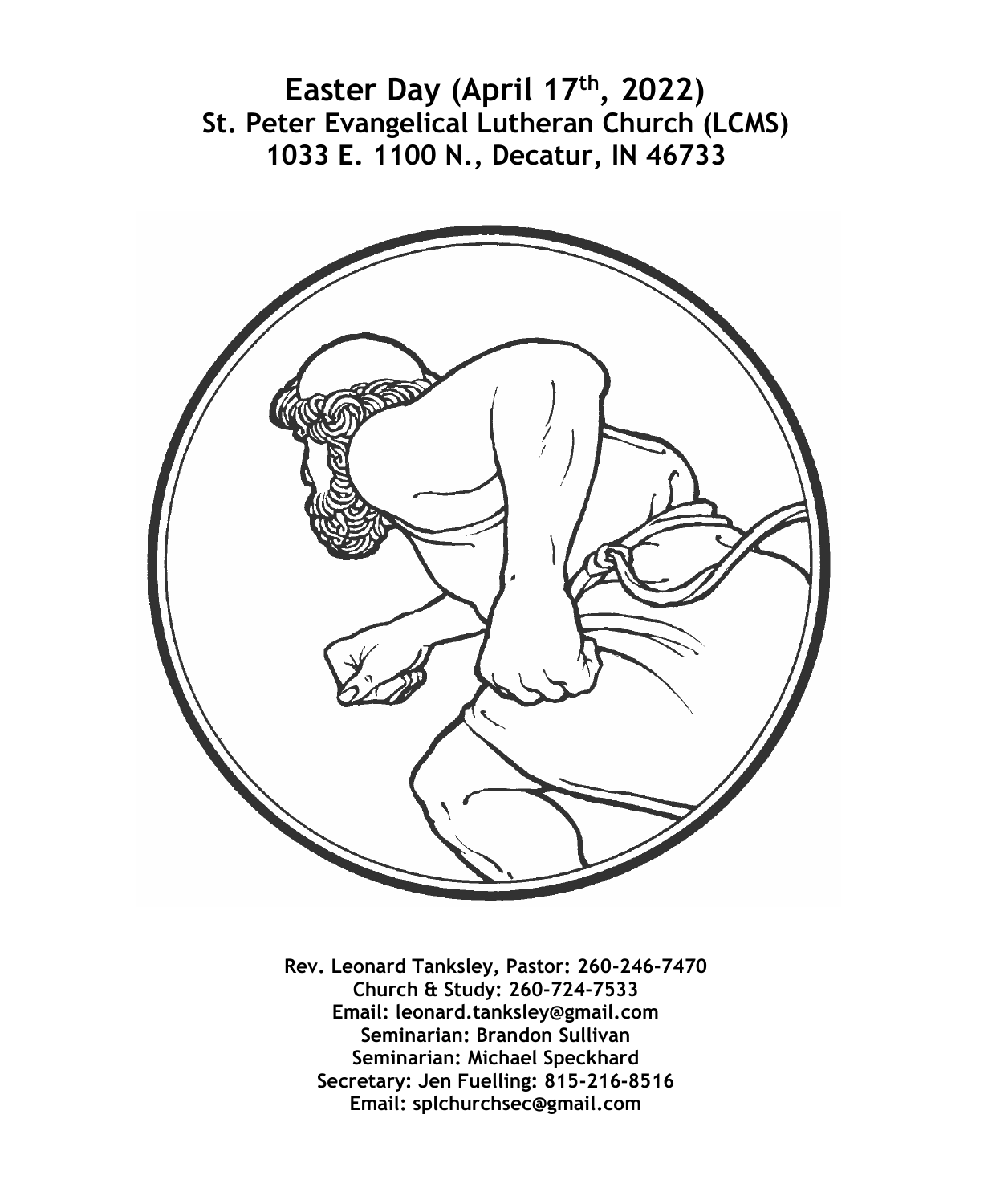# **Opening Hymn: 474 Alleluia! Jesus Is Risen**

*Stand*

*The sign of the cross may be made by all in remembrance of their Baptism.*

- **P** In the name of the Father and of the  $\pm$  Son and of the Holy Spirit.
- C **Amen.**
- $\mathbf{P}$  If we say we have no sin, we deceive ourselves, and the truth is not in us.
- C **But if we confess our sins, God, who is faithful and just, will forgive our sins and cleanse us from all unrighteousness.**
- P Let us then confess our sins to God our Father.
- C **Most merciful God, we confess that we are by nature sinful and unclean. We have sinned against You in thought, word, and deed, by what we have done and by what we have left undone. We have not loved You with our whole heart; we have not loved our neighbors as ourselves. We justly deserve Your present and eternal punishment. For the sake of Your Son, Jesus Christ, have mercy on us. Forgive us, renew us, and lead us, so that we may delight in Your will and walk in Your ways to the glory of Your holy name. Amen.**
- P Almighty God in His mercy has given His Son to die for you and for His sake forgives you all your sins. As a called and ordained servant of Christ, and by His authority, I therefore forgive you all your sins in the name of the Father and of the  $\pm$  Son and of the Holy Spirit.

```
C Amen.
```
# **Introit**

I will sing to the LORD, for he has triumphed  $|$  gloriously;\* the horse and his rider he has thrown in- | to the sea.

**The LORD is my strength** | **and my song,**\*

**and he has become my sal-** | **vation.**

Your right hand, O LORD, glorious in power,\*

your right hand, O LORD, shatters the | enemy.

```
You have led in your steadfast love the people whom you | have redeemed;*
you have guided them by your strength to your ho- | ly abode.
```
You will bring them in and plant them on your own | mountain,\*

the place, O LORD, which you have made for | your abode,

#### **the sanctuary, O Lord, which your hands have es-** | **tablished.**\*

```
The LORD will reign forever and | ever.
```
**Glory be to the Father and** | **to the Son**\*

**and to the Holy** | **Spirit;**

```
as it was in the be- | ginning,*
```
## **is now, and will be forever.** | **Amen.**

I will sing to the LORD, for he has triumphed  $|$  gloriously;\*

the horse and his rider he has thrown in- | to the sea.

- A In peace let us pray to the Lord.
- C **Lord, have mercy.**
- A For the peace from above and for our salvation let us pray to the Lord.
- C **Lord, have mercy.**

**Kyrie** *LSB 152*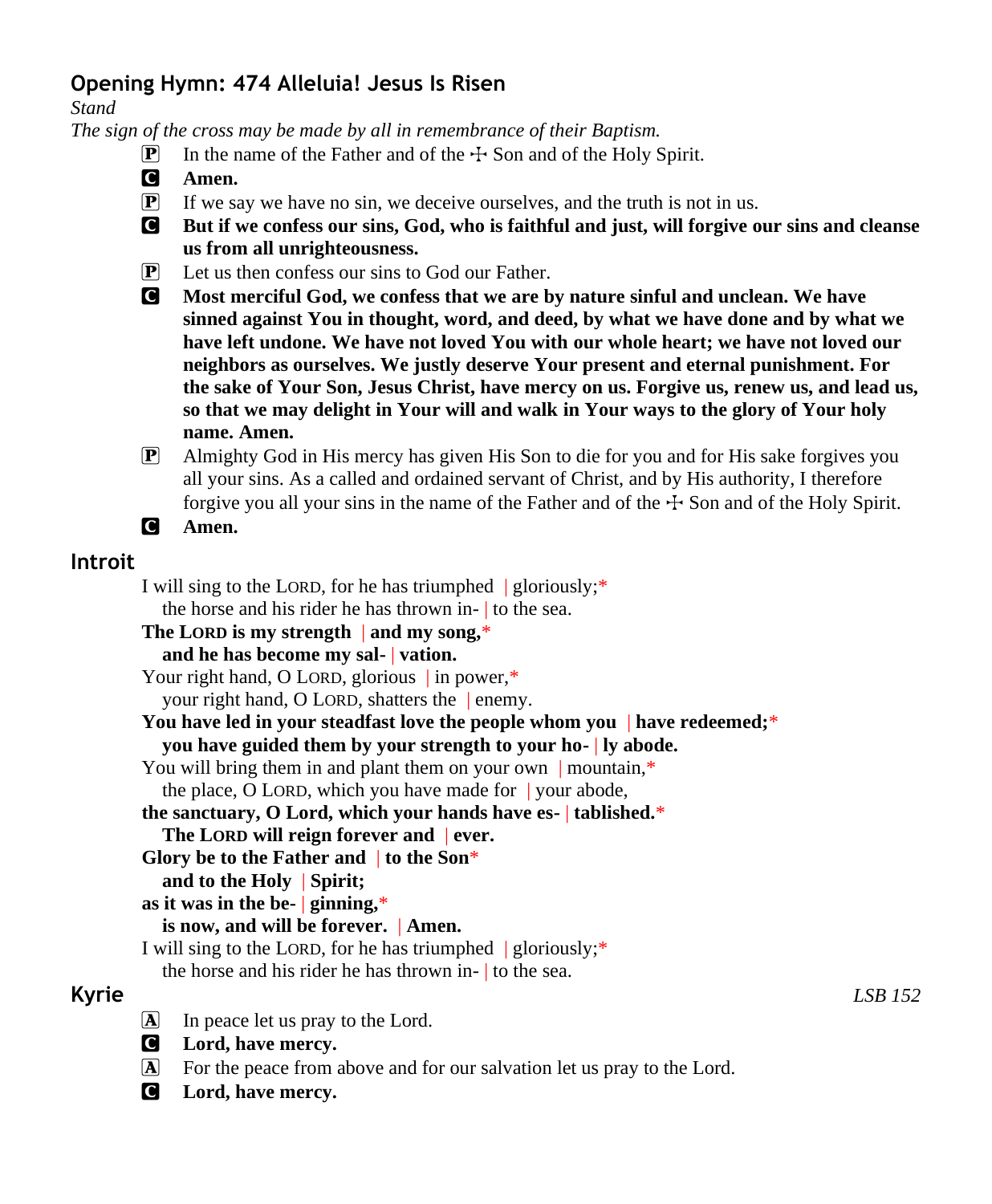- A For the peace of the whole world, for the well-being of the Church of God, and for the unity of all let us pray to the Lord.
- C **Lord, have mercy.**
- A For this holy house and for all who offer here their worship and praise let us pray to the Lord.
- C **Lord, have mercy.**
- A Help, save, comfort, and defend us, gracious Lord.
- C **Amen.**

## **This Is the Feast** *LSB 155*

C **This is the feast of victory for our God. Alleluia, alleluia, alleluia.**

**Worthy is Christ, the Lamb who was slain, whose blood set us free to be people of God.**

**This is the feast of victory for our God. Alleluia, alleluia, alleluia.**

**Power, riches, wisdom, and strength, and honor, blessing, and glory are His.**

**This is the feast of victory for our God. Alleluia, alleluia, alleluia.**

**Sing with all the people of God, and join in the hymn of all creation: Blessing, honor, glory, and might be to God and the Lamb forever. Amen.**

**This is the feast of victory for our God. Alleluia, alleluia, alleluia.**

**For the Lamb who was slain has begun His reign. Alleluia.**

**This is the feast of victory for our God. Alleluia, alleluia, alleluia.**

## **Salutation and Collect of the Day**

- $\mathbf{P}$  The Lord be with you.
- C **And also with you.**
- $\left| \mathbf{P} \right|$  Let us pray.

Almighty God the Father, through Your only-begotten Son, Jesus Christ, You have overcome death and opened the gate of everlasting life to us. Grant that we, who celebrate with joy the day of our Lord's resurrection, may be raised from the death of sin by Your life-giving Spirit; through Jesus Christ, our Lord, who lives and reigns with You and the Holy Spirit, one God, now and forever.

C **Amen.**

## *Sit*

## **Old Testament Reading** *Isaiah 65:17–25*

<sup>17"</sup>Behold, I create new heavens and a new earth, and the former things shall not be remembered or come into mind. 18But be glad and rejoice forever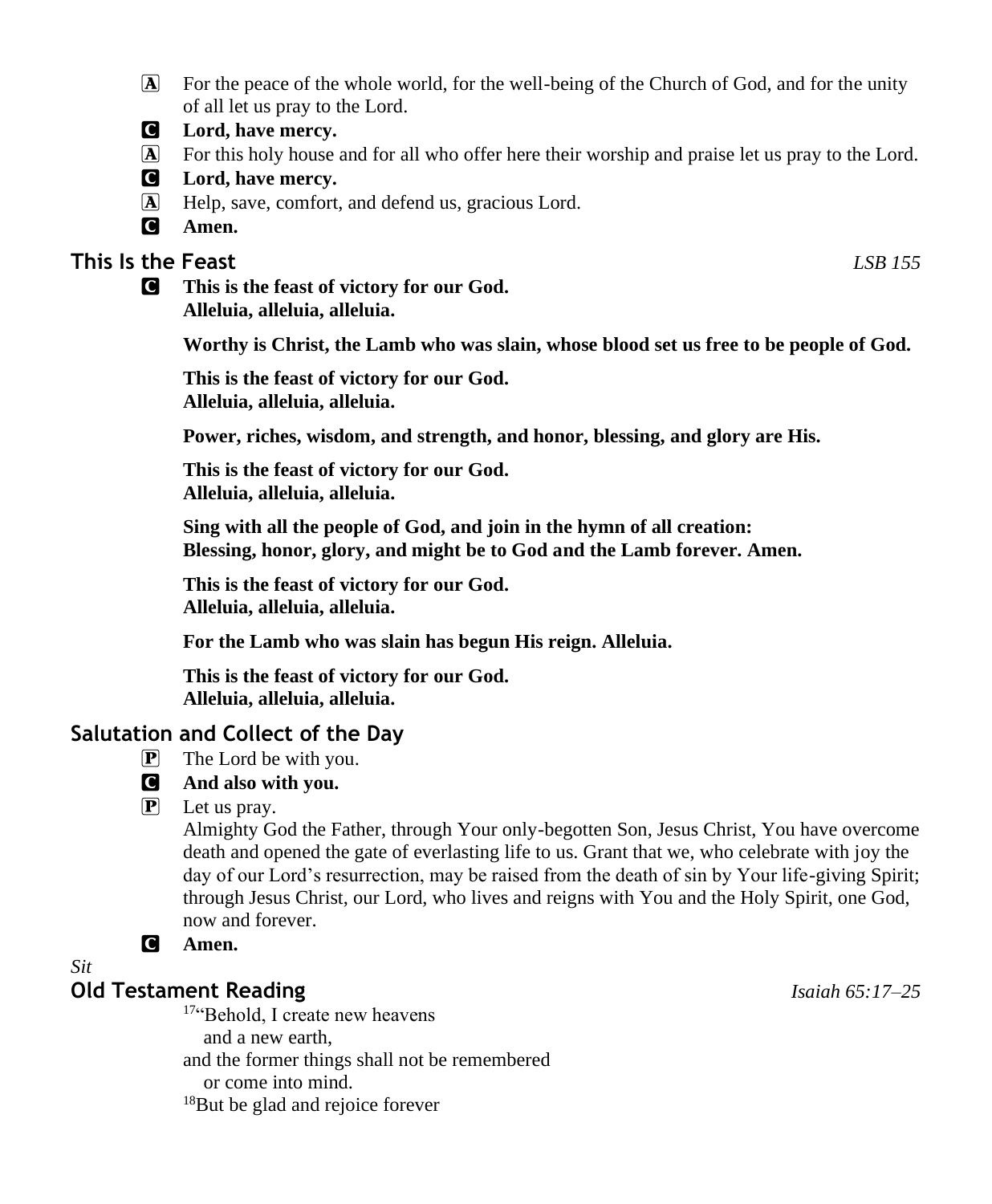in that which I create; for behold, I create Jerusalem to be a joy, and her people to be a gladness. <sup>19</sup>I will rejoice in Jerusalem and be glad in my people; no more shall be heard in it the sound of weeping and the cry of distress.  $20$ No more shall there be in it an infant who lives but a few days, or an old man who does not fill out his days, for the young man shall die a hundred years old, and the sinner a hundred years old shall be accursed. <sup>21</sup>They shall build houses and inhabit them; they shall plant vineyards and eat their fruit.  $22$ They shall not build and another inhabit; they shall not plant and another eat; for like the days of a tree shall the days of my people be, and my chosen shall long enjoy the work of their hands. <sup>23</sup>They shall not labor in vain or bear children for calamity, for they shall be the offspring of the blessed of the LORD, and their descendants with them.  $^{24}$ Before they call I will answer; while they are yet speaking I will hear. <sup>25</sup>The wolf and the lamb shall graze together; the lion shall eat straw like the ox, and dust shall be the serpent's food. They shall not hurt or destroy in all my holy mountain," says the LORD.

 $\overline{A}$  This is the Word of the Lord.

C **Thanks be to God.**

# **St. Peter Choir- "Come, Proclaim the Victory"**

**Epistle** *1 Corinthians 15:19–26*

<sup>19</sup>If in this life only we have hoped in Christ, we are of all people most to be pitied.

 $^{20}$ But in fact Christ has been raised from the dead, the first fruits of those who have fallen asleep. <sup>21</sup>For as by a man came death, by a man has come also the resurrection of the dead. <sup>22</sup>For as in Adam all die, so also in Christ shall all be made alive. <sup>23</sup>But each in his own order: Christ the first fruits, then at his coming those who belong to Christ.  $^{24}$ Then comes the end, when he delivers the kingdom to God the Father after destroying every rule and every authority and power. <sup>25</sup>For he must reign until he has put all his enemies under his feet. <sup>26</sup>The last enemy to be destroyed is death.

 $\overline{A}$  This is the Word of the Lord.

C **Thanks be to God.**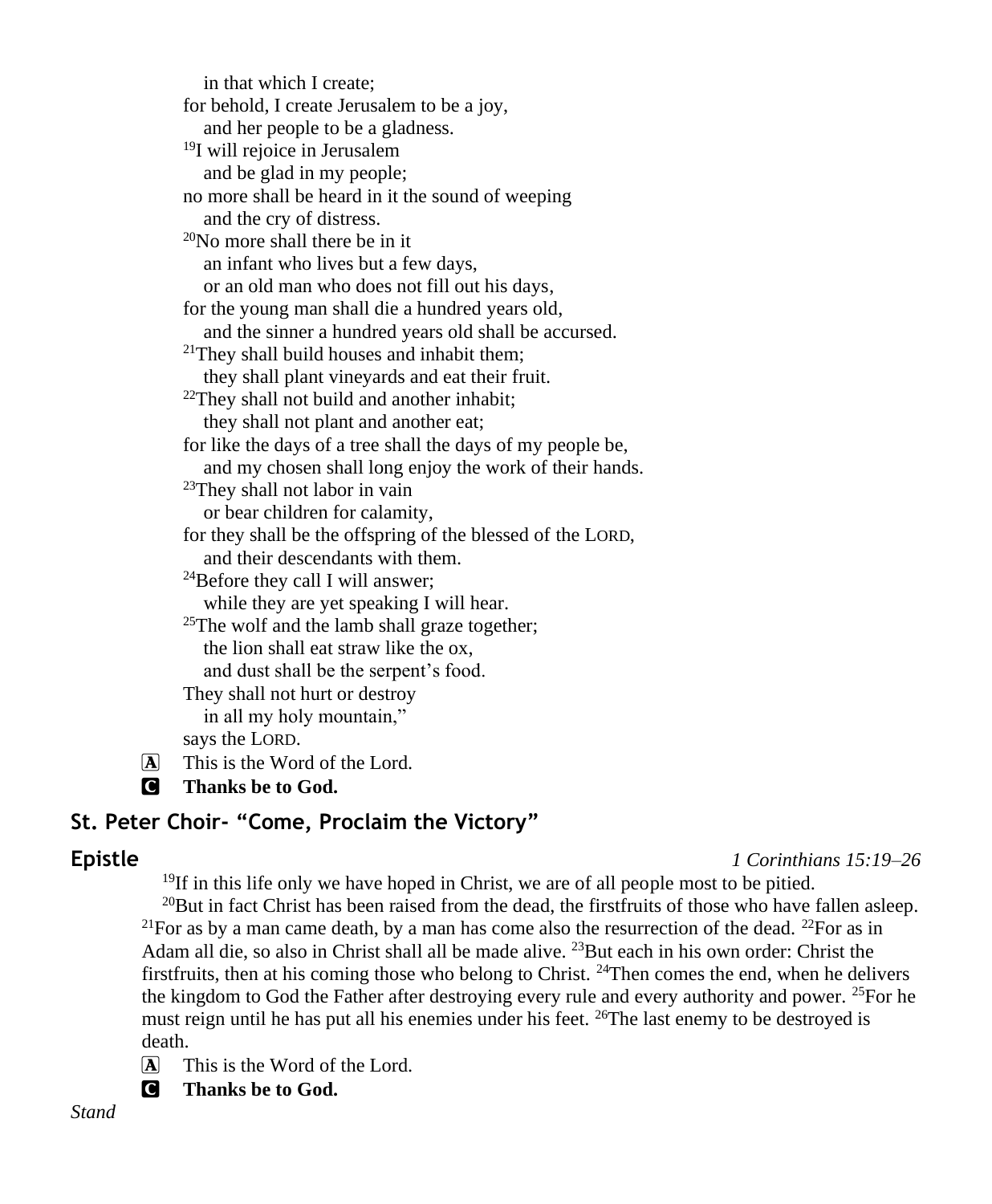## **Alleluia and Verse** *LSB 156*

#### C **Alleluia.**

**Lord, to whom shall we go? You have the words of eternal life. Alleluia, alleluia.**

## **Holy Gospel** *Luke 24:1–12*

P The Holy Gospel according to St. Luke, the twenty-fourth chapter.

# **G** Glory to You, O Lord.

<sup>1</sup>On the first day of the week, at early dawn, they went to the tomb, taking the spices they had prepared. <sup>2</sup>And they found the stone rolled away from the tomb, <sup>3</sup>but when they went in they did not find the body of the Lord Jesus. <sup>4</sup>While they were perplexed about this, behold, two men stood by them in dazzling apparel. <sup>5</sup>And as they were frightened and bowed their faces to the ground, the men said to them, "Why do you seek the living among the dead? <sup>6</sup>He is not here, but has risen. Remember how he told you, while he was still in Galilee, <sup>7</sup>that the Son of Man must be delivered into the hands of sinful men and be crucified and on the third day rise." <sup>8</sup>And they remembered his words, <sup>9</sup> and returning from the tomb they told all these things to the eleven and to all the rest. <sup>10</sup>Now it was Mary Magdalene and Joanna and Mary the mother of James and the other women with them who told these things to the apostles,  $11$  but these words seemed to them an idle tale, and they did not believe them. <sup>12</sup>But Peter rose and ran to the tomb; stooping and looking in, he saw the linen cloths by themselves; and he went home marveling at what had happened.

- $\mathbf{P}$  This is the Gospel of the Lord.
- C **Praise to You, O Christ.**

#### *Sit*

**464 The Strife Is O'er, the Battle Done**

## **Sermon**

*Stand*

**Nicene Creed**

C **I believe in one God,**

 **the Father Almighty, maker of heaven and earth and of all things visible and invisible.**

**And in one Lord Jesus Christ,**

 **the only-begotten Son of God, begotten of His Father before all worlds, God of God, Light of Light, very God of very God, begotten, not made, being of one substance with the Father, by whom all things were made; who for us men and for our salvation came down from heaven and was incarnate by the Holy Spirit of the virgin Mary and was made man; and was crucified also for us under Pontius Pilate.**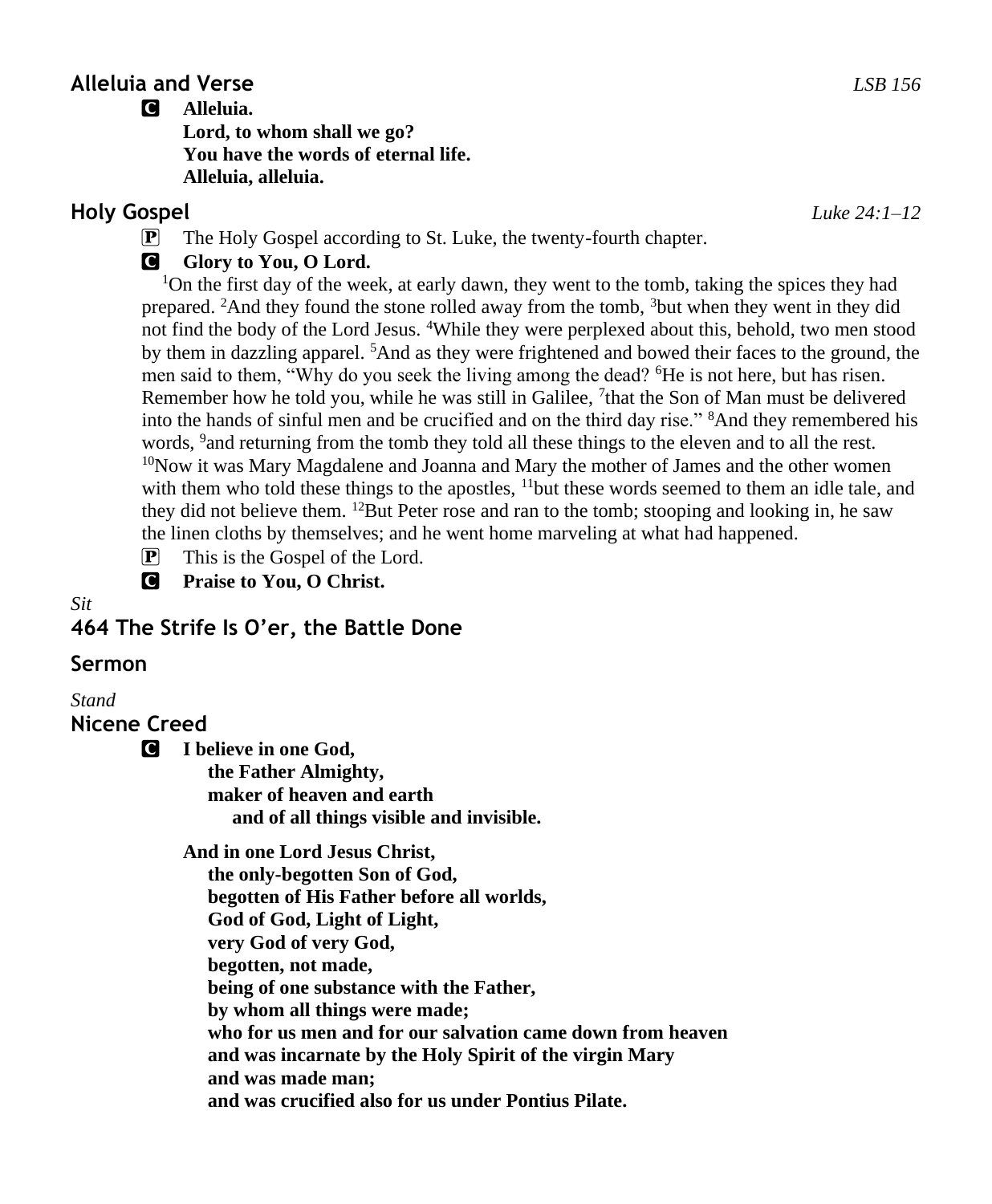**He suffered and was buried. And the third day He rose again according to the Scriptures and ascended into heaven and sits at the right hand of the Father. And He will come again with glory to judge both the living and the dead, whose kingdom will have no end.**

**And I believe in the Holy Spirit, the Lord and giver of life, who proceeds from the Father and the Son, who with the Father and the Son together is worshiped and glorified, who spoke by the prophets. And I believe in one holy Christian and apostolic Church, I acknowledge one Baptism for the remission of sins, and I look for the resurrection of the dead** and the life  $\pm$  of the world to come. Amen.

# **Prayer of the Church**

 $\mathbb{P}$  Let us pray for the whole Church of God in Christ Jesus and for all people according to their needs.

Lord God, on this glorious day, fill Your people with a holy fear at the resurrection of Your Son, that we would tremble no longer before the grave but rejoice and live in the truth of Your power to save. Lord, in Your mercy,



#### C **hear our prayer.**

P Be with Matthew, our Synod president; Daniel, our district president; and all our pastors, especially me, your unworthy servant. Keep them faithful to deliver to Your people the apostolic Gospel of Your Son's death, burial and resurrection. Lord, in Your mercy,

### C **hear our prayer.**

P Let us hold fast to the Word preached to us, that receiving it with joy we may take our stand in it and be saved by it. Hinder all who would sow doubt into our hearts, and grant us courage to confess its truth in our life and conversation. Lord, in Your mercy,

### C **hear our prayer.**

P Bless Joseph, our president, and all who make and administer our laws. Frustrate the forces of evil, and do not let our leaders cooperate with them or further their goals. Guard our armed forces as they stand watch for us at home and abroad. Let them serve with honor and integrity. Lord, in Your mercy,

### C **hear our prayer.**

 $\mathbf{P}$  Have mercy on the sick and those in any need especially:

 Charlie Crosby Kay Brown (Sister of Dave and Lynn Matthews) for strength as she receives therapy Cathy Runyon (Sister of Brenda Wolf and Becky Fuelling) Helene Hegerfeld (Mother of Brenda Scherer) Joyce Kenny (Cousin of Brenda Wolf and Becky Fuelling) Ron Franz for strength and healing Marshall Scheumann Della Hormann (Mother of Karen Franz) Lynn and Lori Matthews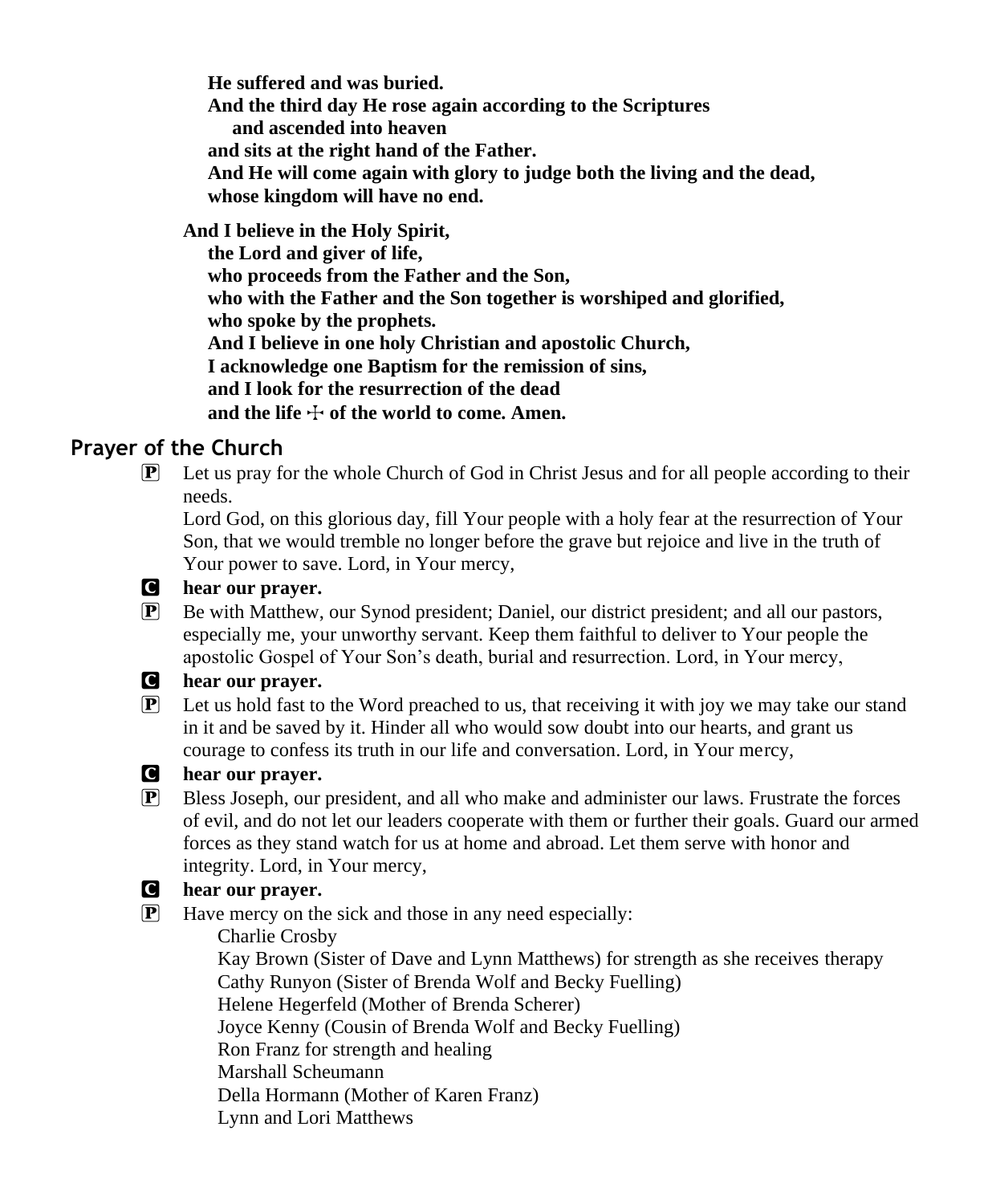Troy Stults (Son of Andy and Brenda Wolf) Eldora Fuelling Andy Buuck (Nephew of Suzann Rekeweg) Jim Fuelling Tammy Dahling (wife of the Rev. D. Dahling) as she undergoes chemotherapy Shirley Buuck (sister-in-law- to Suzann Rekeweg) for strength and healing

Nancy Koeneman as she recovers from surgery for breast cancer

Let the dawning light of the new creation in Christ sustain them in faith. In accord with Your will, grant them renewed health — a foretaste of their eternal healing in Him. Lord, in Your mercy,

- C **hear our prayer.**
- $\mathbb{P}$  Give us joy in Your Son's great victory feast as He shares it with us from this altar. In the eating of His true body and the drinking of His precious blood in faith, overcome our sin by His forgiveness and swallow up our death in His life, that we may be glad and rejoice in His salvation. Lord, in Your mercy,

#### C **hear our prayer.**

P Comfort those who mourn with the truth of Christ's empty tomb, that in the midst of their grief they may abide in the hope of His resurrection. Uphold them in faith as they await the day when You will wipe every tear from all faces. Lord, in Your mercy,

#### C **hear our prayer.**

- P We join today in singing eternal alleluias with innumerable angels in festal gathering, with the assembly of the firstborn enrolled in heaven and with the spirits of the righteous made perfect, and we bring these petitions before You, dear Father, trusting in Your mercy; through Jesus Christ, Your Son, our Lord, who lives and reigns with You and the Holy Spirit, one God, now and forever.
- C **Amen.**

# **Offertory** *LSB 159*

C **What shall I render to the Lord for all His benefits to me? I will offer the sacrifice of thanksgiving and will call on the name of the Lord. I will take the cup of salvation and will call on the name of the Lord. I will pay my vows to the Lord now in the presence of all His people, in the courts of the Lord's house, in the midst of you, O Jerusalem.**

### **Preface** *LSB 160*

- P The Lord be with you.
- C **And also with you.**
- P Lift up your hearts.
- C **We lift them to the Lord.**
- P Let us give thanks to the Lord our God.
- C **It is right to give Him thanks and praise.**
- $\mathbb{P}$  It is truly good, right, and salutary that we should at all times and in all places give thanks to You, holy Lord, almighty Father, everlasting God. And most especially are we bound to praise You on this day for the glorious resurrection of Your Son, Jesus Christ, the very Paschal Lamb, who was sacrificed for us and bore the sins of the world. By His dying He has destroyed death, and by His rising again He has restored to us everlasting life. Therefore with Mary Magdalene, Peter and John, and with all the witnesses of the resurrection, with angels

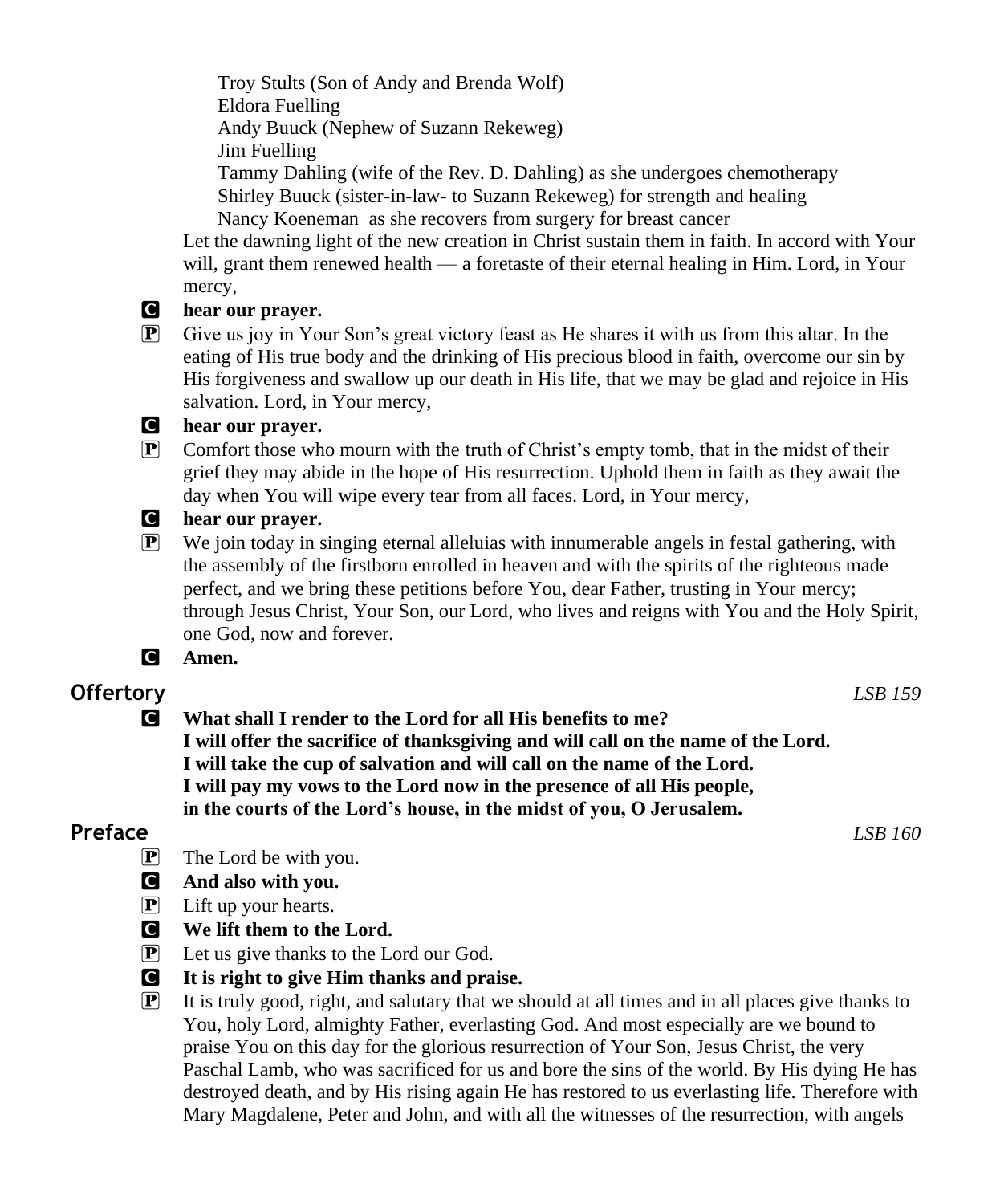and archangels, and with all the company of heaven we laud and magnify Your glorious name, evermore praising You and saying:

#### **Sanctus** *LSB 161*

C **Holy, holy, holy Lord God of pow'r and might: Heaven and earth are full of Your glory. Hosanna. Hosanna. Hosanna in the highest. Blessed is He who comes in the name of the Lord. Hosanna in the highest.**

# **Prayer of Thanksgiving** *LSB 161*

P Blessed are You, Lord of heaven and earth, for You have had mercy on those whom You created and sent Your only-begotten Son into our flesh to bear our sin and be our Savior. With repentant joy we receive the salvation accomplished for us by the all-availing sacrifice of His body and His blood on the cross.

Gathered in the name and the remembrance of Jesus, we beg You, O Lord, to forgive, renew, and strengthen us with Your Word and Spirit. Grant us faithfully to eat His body and drink His blood as He bids us do in His own testament. Gather us together, we pray, from the ends of the earth to celebrate with all the faithful the marriage feast of the Lamb in His kingdom, which has no end. Graciously receive our prayers; deliver and preserve us. To You alone, O Father, be all glory, honor, and worship, with the Son and the Holy Spirit, one God, now and forever.

# C **Amen.**

# **Lord's Prayer** *LSB 162*

- P Lord, remember us in Your kingdom and teach us to pray:
- C **Our Father who art in heaven,**

 **hallowed be Thy name, Thy kingdom come, Thy will be done on earth as it is in heaven; give us this day our daily bread; and forgive us our trespasses as we forgive those who trespass against us; and lead us not into temptation, but deliver us from evil.**

**For Thine is the kingdom and the power and the glory forever and ever. Amen.**

# **The Words of Our Lord**

P Our Lord Jesus Christ, on the night when He was betrayed, took bread, and when He had given thanks, He broke it and gave it to the disciples and said: "Take, eat; this is My  $+$  body, which is given for you. This do in remembrance of Me."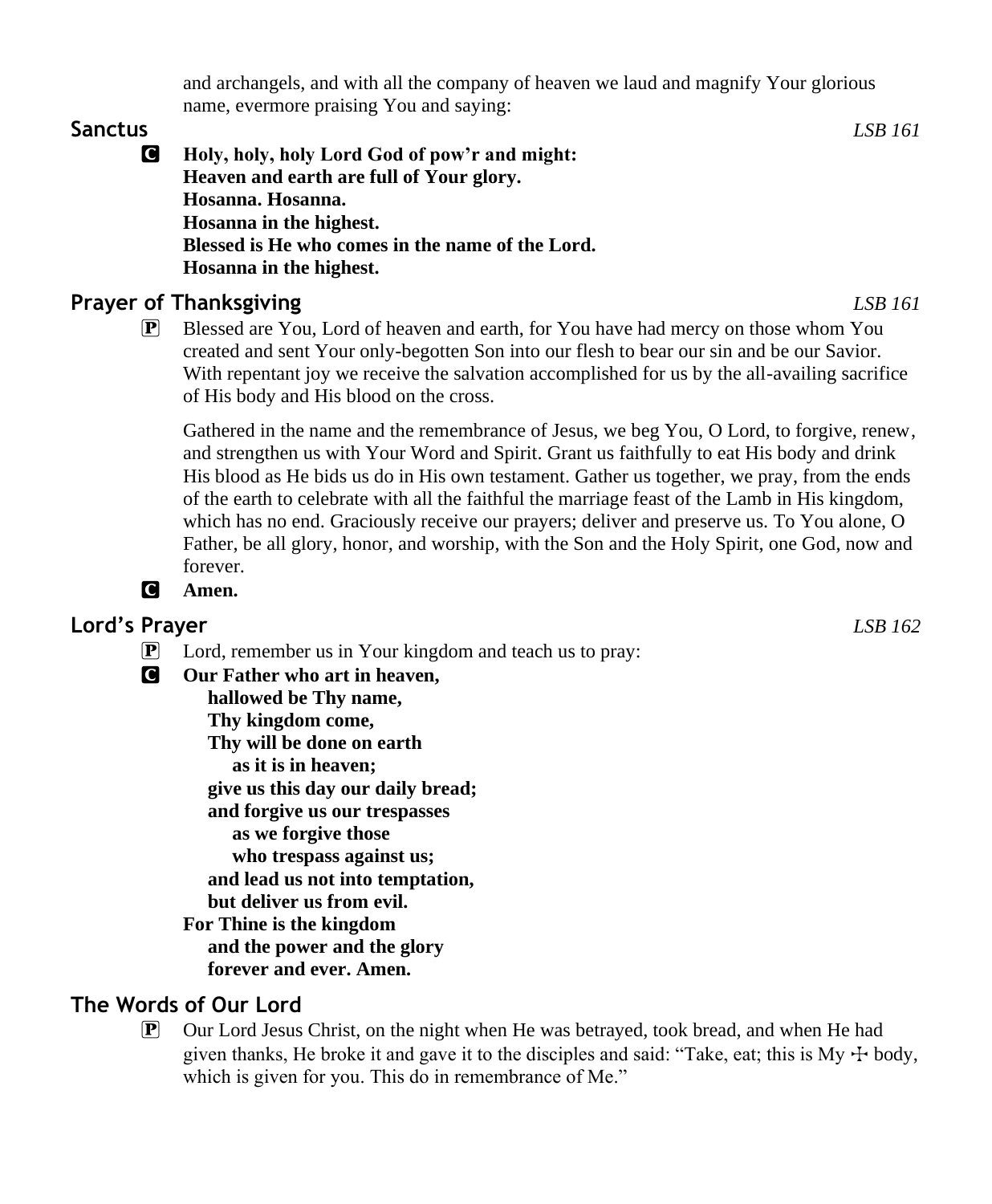In the same way also He took the cup after supper, and when He had given thanks, He gave it to them, saying: "Drink of it, all of you; this cup is the new testament in My  $+$  blood, which is shed for you for the forgiveness of sins. This do, as often as you drink it, in remembrance of Me."

- **Pax Domini** *LSB 163*  $\mathbf{P}$  The peace of the Lord be with you always. C **Amen. Agnus Dei** *LSB 163* C **Lamb of God, You take away the sin of the world; have mercy on us. Lamb of God, You take away the sin of the world; have mercy on us. Lamb of God, You take away the sin of the world; grant us peace.** *Sit* **Distribution**
- **St. Peter Choir- "I Know That My Redeemer Lives"**
- **633 At the Lamb's High Feast We Sing**
- **463 Christ the Lord Is Risen Today; Alleluia**
- **457 Jesus Christ Is Risen Today**

#### *Stand*

**Thank the Lord** *LSB 164*

C **Thank the Lord and sing His praise; tell ev'ryone what He has done. Let all who seek the Lord rejoice and proudly bear His name. He recalls His promises and leads His people forth in joy with shouts of thanksgiving. Alleluia, alleluia.**

### **Post-Communion Collect**

 $\mathbf{\overline{A}}$  Let us pray.

We give thanks to You, almighty God, that You have refreshed us through this salutary gift, and we implore You that of Your mercy You would strengthen us through the same in faith toward You and in fervent love toward one another; through Jesus Christ, Your Son, our Lord, who lives and reigns with You and the Holy Spirit, one God, now and forever.

### C **Amen.**

## **Benediction** *LSB 166*

P The Lord bless you and keep you.

The Lord make His face shine on you and be gracious to you.

- The Lord look upon you with favor and  $\pm$  give you peace.
- C **Amen.**

# **Hymn to Depart: 465 Now All the Vault of Heaven Resounds**

- 
-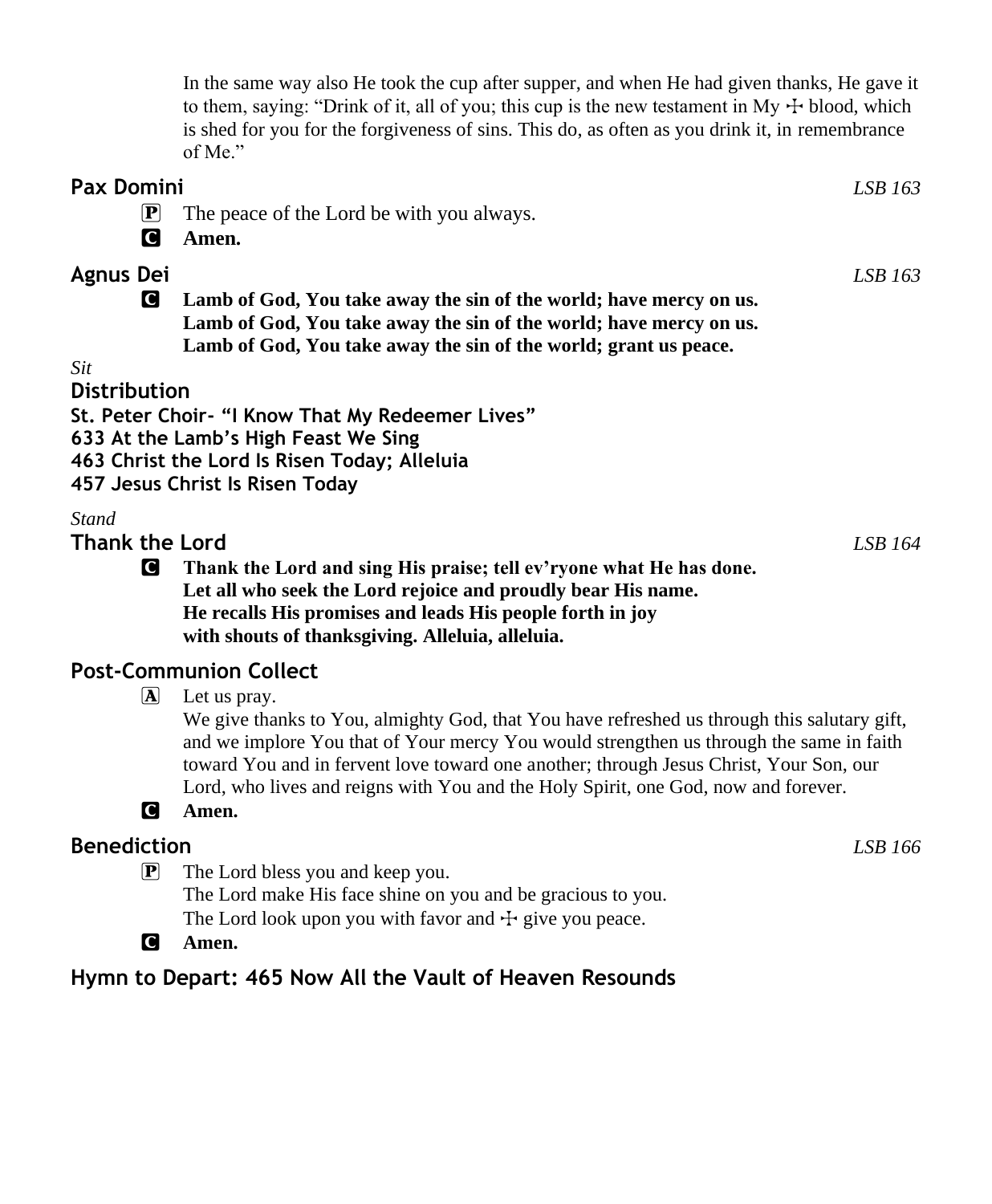**In His Service Today: Preacher/Celebrant:** The Rev. Leonard Tanksley **Liturgist:** The Sem. Michael Speckhard **Organist:** Mrs. Jackie Sanderson **Deacons:** Bruce Scherer (Head), Joe Werling, Matt Braun, Fred M. Fuelling **Elders:** John Fuelling (Head), Andy Wolf, Rod Busick, Jim Fuelling

#### **ANNOUNCEMENTS**

*OFFERINGS:* Home Purpose- \$2,979.00; Missions- \$10.00; Total Offerings- \$2,989.00; SPI- \$370.00.

*MAY NEWSLETTER DEADLINE* will be Monday, April 18th .

*VOTERS' ASSEMBLY* will meet Sunday, April 24th after service.

*ORGAN RECITAL:* St. Peter Fuelling Ev. Lutheran Church will be hosting an Organ Recital on May 22, 2022. Mark the date on your calendars- more details will follow.

#### *CHURCH CALENDAR FOR WEEK OF APRIL17th, 2022*

| <b>SUNDAY</b>    | $7:00 \text{ am}$ | <b>Sunrise Matins Service</b>              |
|------------------|-------------------|--------------------------------------------|
|                  | $9:00$ am         | Festival Divine Service of Holy Communion  |
| <b>MONDAY</b>    |                   | May Newsletter Deadline                    |
| <b>WEDNESDAY</b> | $10:00$ am        | <b>Bible Study</b>                         |
| <b>THURSDAY</b>  | $9:00 \text{ am}$ | Quilting                                   |
|                  | $9:30$ am         | Pastor's Study Group at Bingen             |
| <b>SUNDAY</b>    | $9:00$ am         | Divine Service (SPI K-4 sing at St. Peter) |
|                  |                   | Voters' Assembly                           |